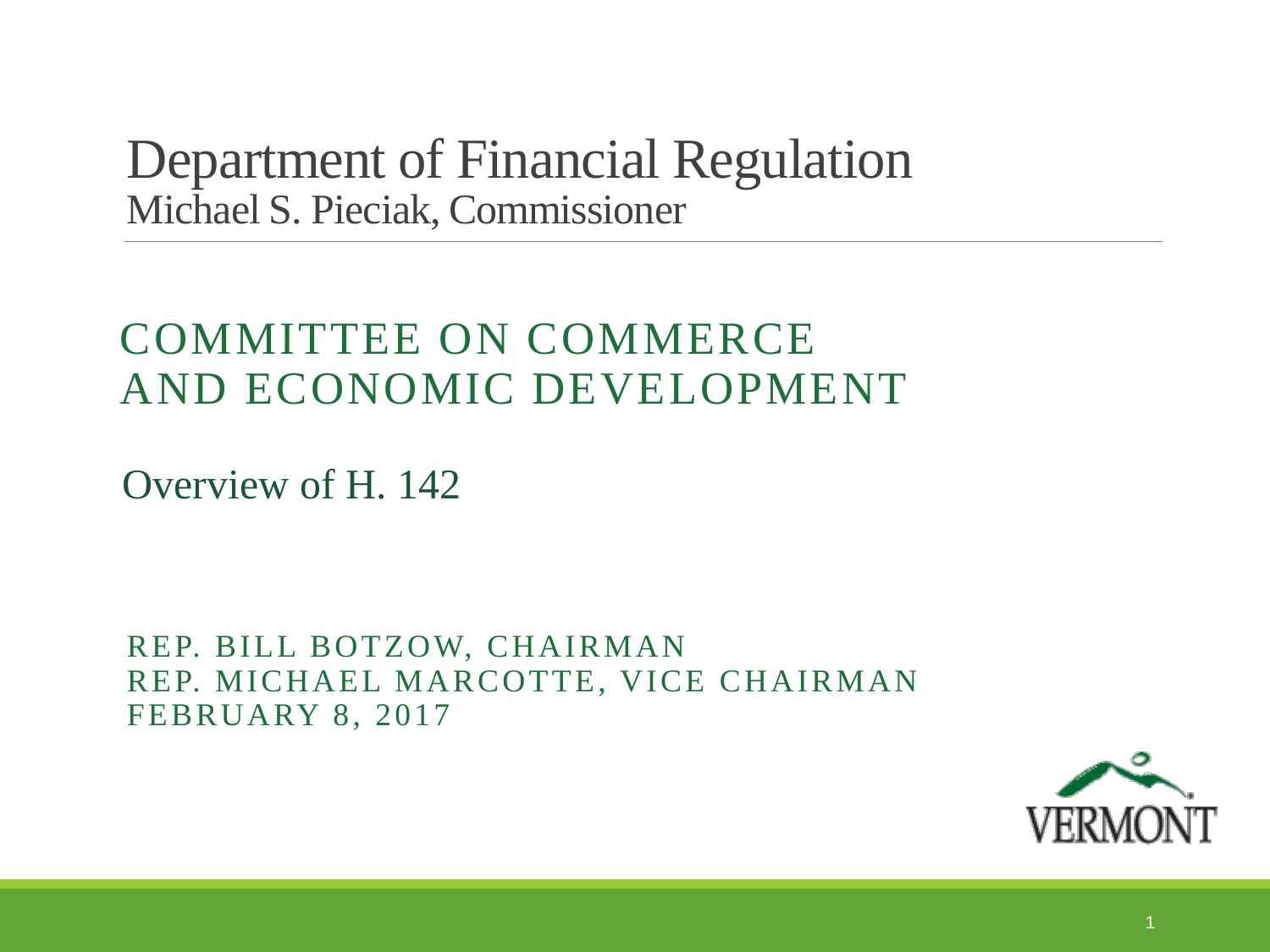## H 142 – Secondary Addressee for Life Insurance

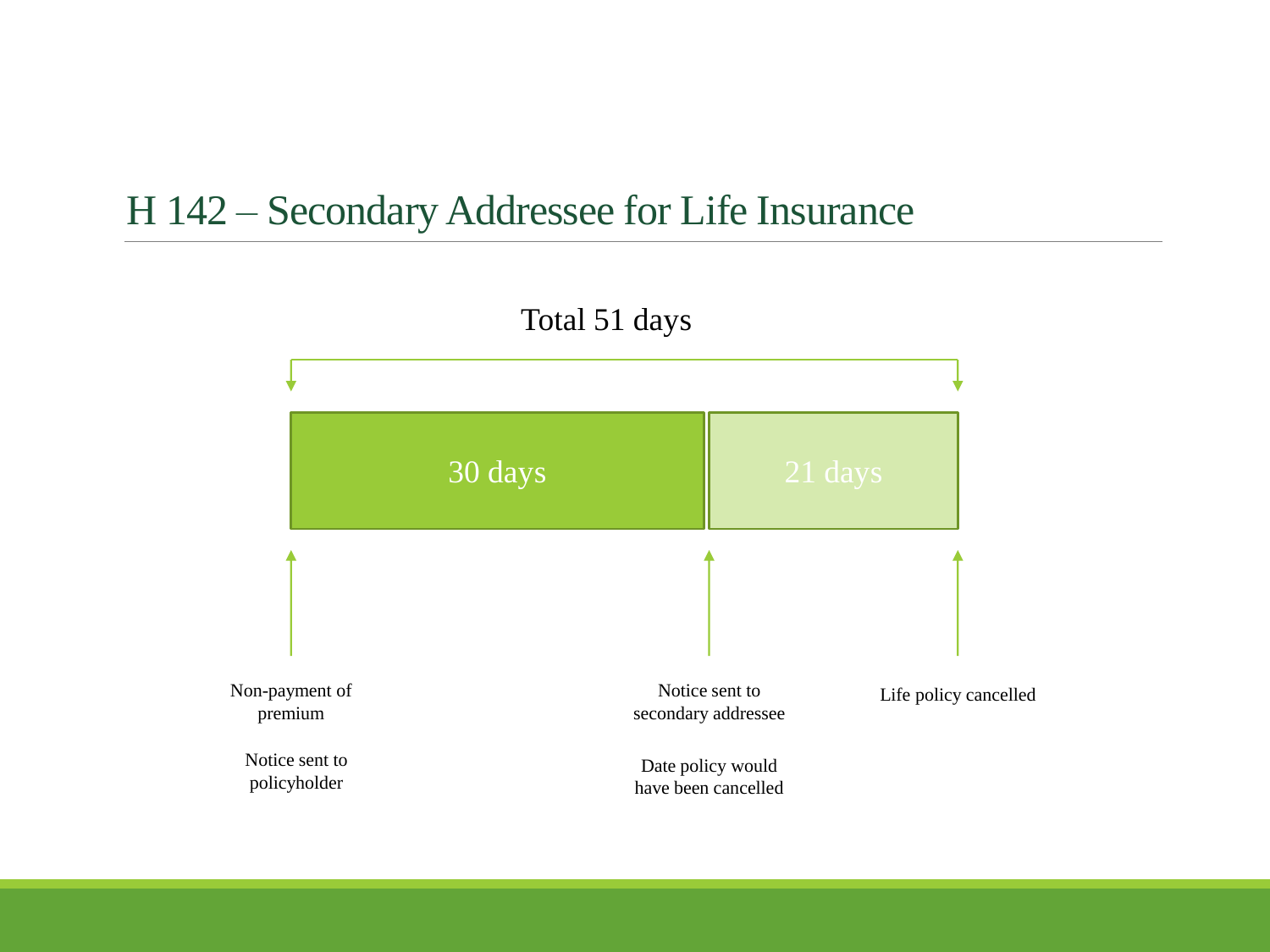## H 142 – Secondary Addressee for Life Insurance

Total 90 days